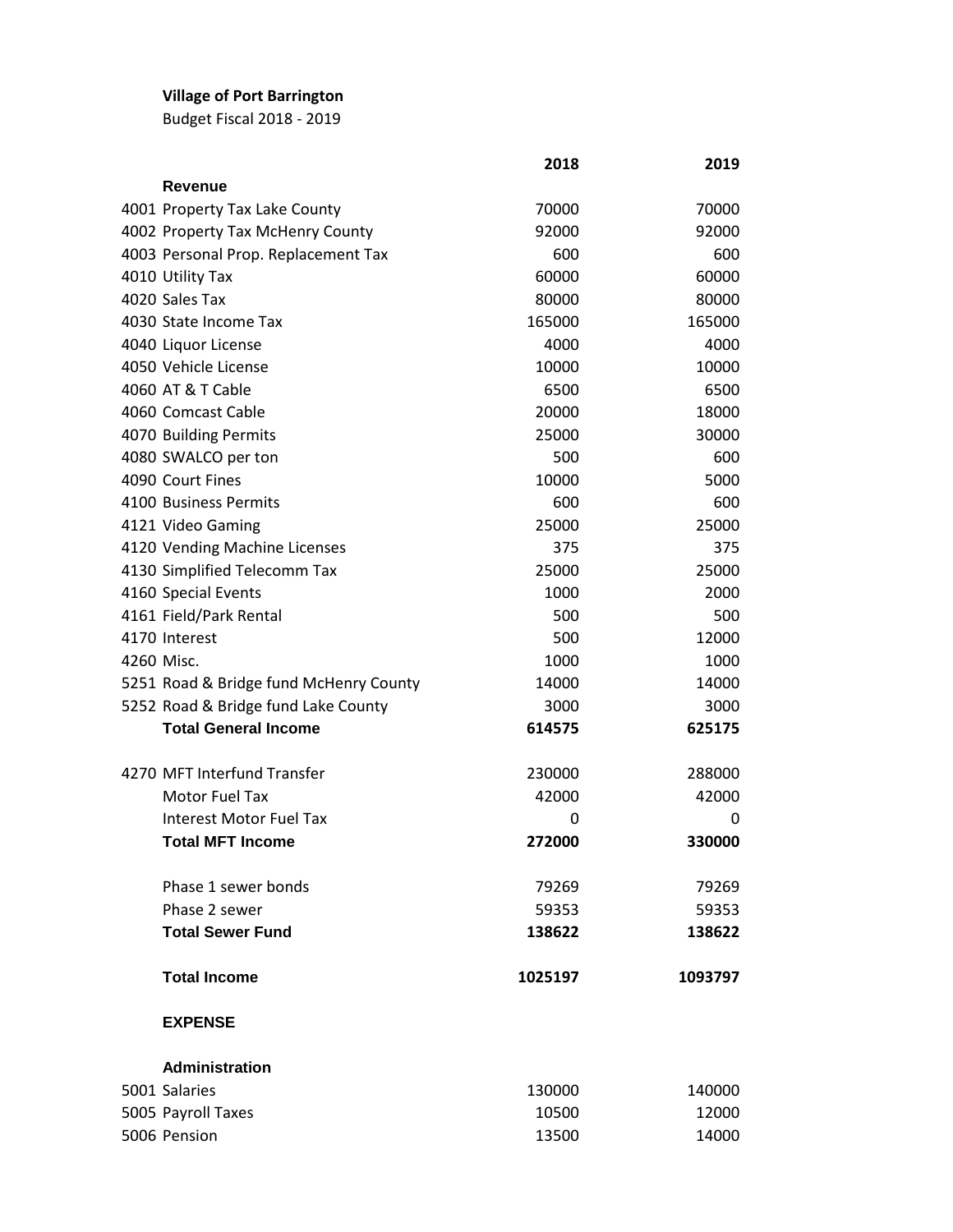|           | 5010 Officials Expense                                       | 7300         | 7500         |
|-----------|--------------------------------------------------------------|--------------|--------------|
|           | 5015 Maintenance Bldg                                        | 5000         | 5000         |
|           | 5020 Engineering Svces                                       | 10000        | 10000        |
|           | 5025 Legal Services                                          | 35000        | 35000        |
|           | 5030 Professional Syces                                      | 7000         | 7000         |
|           | 5035 utilities                                               | 25000        | 25000        |
|           | 5040 Computer Svces                                          | 4000         | 4000         |
|           | 5045 General Insurance                                       | 0            | 0            |
|           | <b>Health Insurance</b>                                      | 45000        | 40000        |
|           | Liability/Property Insurance                                 | 29000        | 30000        |
|           | 5050 Office Supplies                                         | 6000         | 6000         |
|           | 5055 Dues                                                    | 3500         | 3500         |
|           | 5056 Scholarship Fund                                        | 500          | 500          |
|           | 5057 Training                                                | 3000         | 3000         |
|           | 5060 Misc.                                                   | 2000         | 2000         |
|           | <b>Total Administration</b>                                  | 336300       | 344500       |
|           |                                                              |              |              |
|           | <b>Building &amp; Zoning</b>                                 |              |              |
|           | 5110 Legal                                                   | 3000         | 3000         |
|           | 5105 Inspection Svces                                        | 30500        | 20000        |
|           | 5120 Prof Svces Engineering                                  | 2000         | 2000         |
|           |                                                              | 0            | 2000         |
|           | 5150 Office Supplies                                         | 1000         | 500          |
|           | <b>Total Building &amp; Zoning</b>                           | 36500        | 27500        |
|           |                                                              |              |              |
|           |                                                              |              |              |
|           | <b>Health &amp; Safety</b><br>5201 Salaries                  |              |              |
|           |                                                              | 500<br>1000  | 500          |
|           | 5210 Mosquito Abatement<br>5215 Trash and Junk Collection    |              | 500          |
|           | 5230 Swalco Dues                                             | 2000         | 3500<br>1500 |
|           |                                                              | 1500<br>1000 | 2500         |
|           | 5235 Equipt & Supplies<br><b>5240 PBERT</b>                  |              |              |
|           |                                                              | 500          | 100          |
|           | 5245 Emergency Management<br>5250 Channel Maintenance        | 2000         | 2000         |
|           |                                                              | 5000         | 7200         |
|           | 5255 Community Education<br><b>Total Health &amp; Safety</b> | 500<br>14000 | 500<br>18300 |
|           |                                                              |              |              |
|           | <b>Parks &amp; Beaches</b>                                   |              |              |
|           | 5310 Equipment Repairs                                       | 1500         | 8500         |
|           | 5315 Sand, Gravel, Topsoil                                   | 5000         | 3000         |
|           | 5330 Trail Const & Fencing                                   | 500          | 500          |
|           | 5335 Building maintenance                                    | 500          | 500          |
|           | 5340 New Equipment                                           | 14000        | 14000        |
|           | 5355 Special Events                                          | 6500         | 6500         |
| 5365 Fuel |                                                              | 3500         | 3000         |
|           | 5375 Landscaping<br>5380 Park Development                    | 1500<br>3500 | 3000<br>3500 |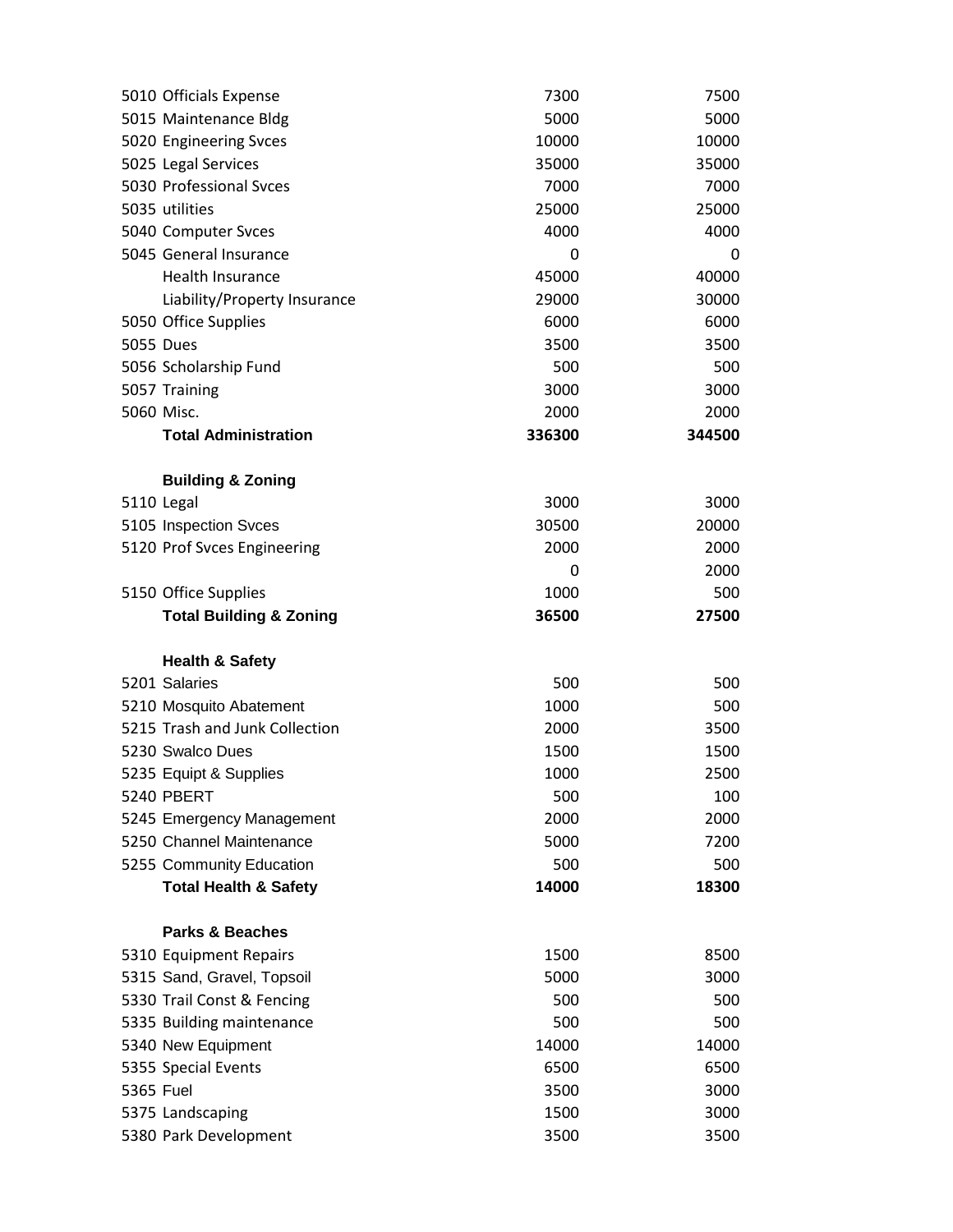| 5381 Port-o-potty                            | 1500   | 1500   |
|----------------------------------------------|--------|--------|
| 5391 Geese Control                           | 1500   | 3000   |
| <b>Total Parks &amp; Beaches</b>             | 39500  | 47000  |
|                                              |        |        |
|                                              |        |        |
| <b>Police Department</b>                     |        |        |
| 5481 McHenry County Police                   | 43000  | 43200  |
| 5482 Lake County Police                      | 38000  | 38000  |
| 5483 Other Prof Svce                         | 12000  | 2400   |
| <b>Total Police Department</b>               | 93000  | 83600  |
|                                              |        |        |
| <b>Streets &amp; Roads</b>                   |        |        |
| 5502 Salaries - Snow Removal                 | 13000  | 13000  |
| 5510 Maintenance Equip                       | 5500   | 5500   |
| 5515 Other Road Gravel                       | 500    | 500    |
| 5520 Engineering Svces                       | 1000   | 1000   |
| 5525 Road Salt                               | 15000  | 15000  |
| 5530 Plantings and Trees                     | 500    | 0      |
| 5535 New Equipment                           | 5000   | 5000   |
| 5540 Road Patching                           | 10000  | 5000   |
| 5545 Snow Removal Contract Svces             | 1000   | 1000   |
| 5550 Signs                                   | 1500   | 1500   |
| 5555 Street Sweeping                         | 1000   | 1500   |
| 5560 Resurface                               | 7000   | 0      |
| 5565 Fuel                                    | 3500   | 3500   |
| <b>Total Streets &amp; Roads</b>             | 64500  | 52500  |
|                                              |        |        |
|                                              |        |        |
| <b>Forestry</b>                              |        |        |
| 6070 Tree Maintenance                        | 6000   | 16000  |
| 6075 Plantings                               | 4000   | 5000   |
| 6035 Equipment                               | 4000   | 4000   |
| <b>Total Forestry</b>                        | 14000  | 25000  |
| <b>MFT</b>                                   |        |        |
| Road Improvement                             | 225000 | 325000 |
| 5810 New Projects                            | 5000   | 5000   |
| Trans out MFT funds                          | 42000  | 0      |
| <b>Total MFT</b>                             | 272000 | 330000 |
|                                              |        |        |
|                                              |        |        |
| <b>Water Quality</b>                         | 5000   | 2500   |
| 5920 Engineering Costs<br>5975 Water Testing | 3500   | 2000   |
| 5980 Landscape                               | 2500   | 500    |
| 5981 Special Project                         | 5000   | 7000   |
|                                              |        |        |